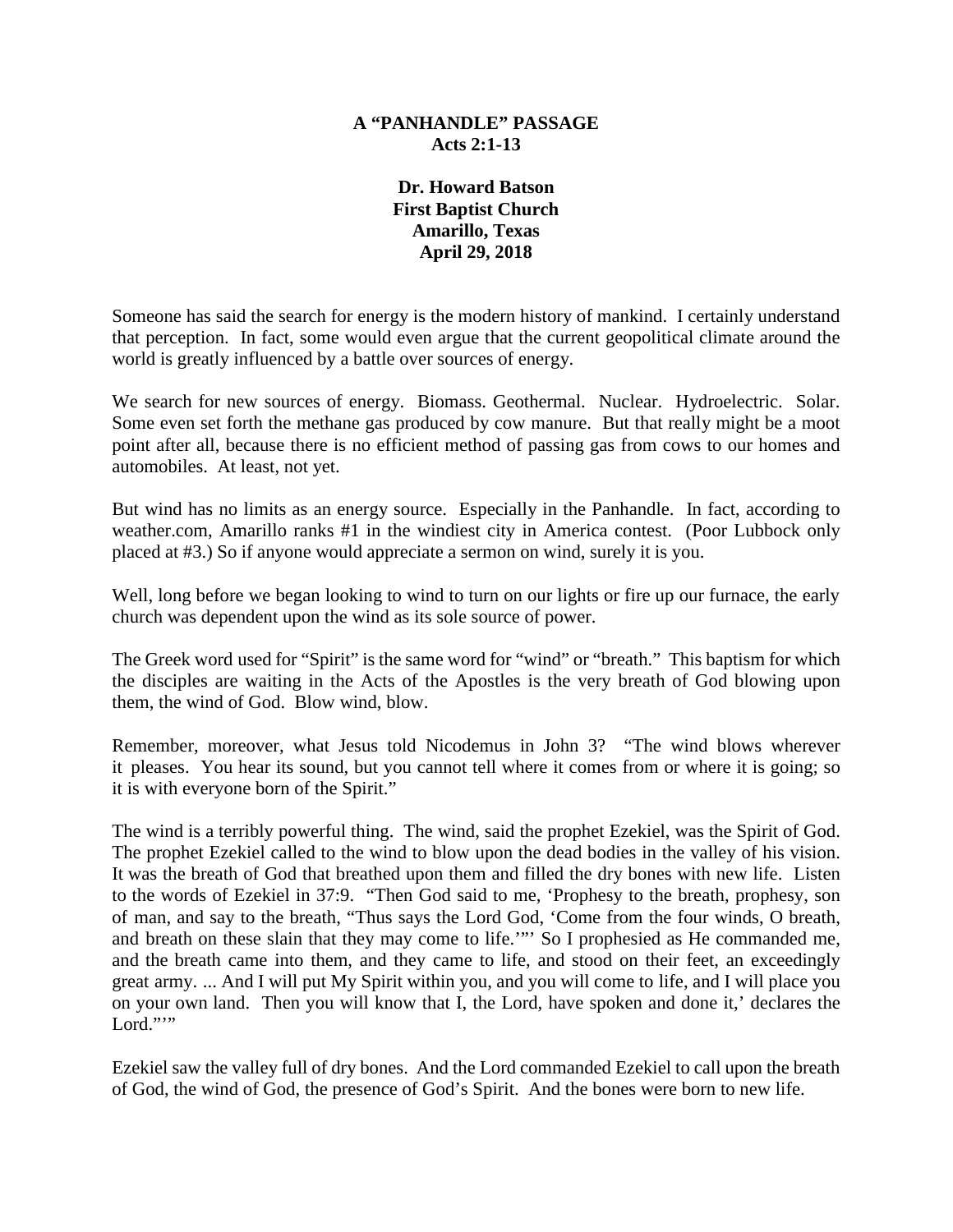That's what happens here in Acts. The Spirit of God is audible in the sound of the wind.

Our passage today is also about new life, about the birth of the church. It's the dawn of the Day of Pentecost and the followers are gathered to wait and pray. In Acts 1:4-5, Jesus gathered them together and "He commanded them not to leave Jerusalem, but to wait for what the Father had promised, 'Which,' He said, 'you heard of from Me; for John baptized with water, but you shall be baptized with the Holy Spirit not many days from now.'"

In 1:8, He tells them, "...you shall receive power when the Holy Spirit has come upon you; and you shall be My witnesses...."

Things are about to come loose, to break open. It's the same wind which on the very first morning of all mornings swept across the dark waters – the wind of creation (Genesis 1).

The wind again, as in Genesis and in Ezekiel, is giving life to something. But this time, it is giving life to the very church of God.

# **I. Without this mighty rushing wind, there would be no birth of the church.**

Verse 1: It's the Day of Pentecost. They were all together in one place.

**For a first-century Jew, Pentecost was the fiftieth day after Passover. It was an agricultural festival. It was the day when farmers brought the first sheaf of wheat from the crop, and offered it to God, partly as a sign of gratitude and partly as a prayer that all the rest of the crop, too, would be safely gathered in. But for the Jew, neither Passover nor Pentecost were simply agricultural festivals. These festivals awakened echoes of the great story which dominated the long memories of the Jewish people, the story of the Exodus from Egypt, when God fulfilled his promises to Abraham by rescuing his people. Passover was the time when the lambs were sacrificed, and the Israelites were saved from the avenging angel who slew the firstborn of the Egyptians. Off went the Israelites that very night, and passed through the Red Sea into the Sinai desert. Then, 50 days after Passover, they came to Mount Sinai, where Moses received the law. Pentecost, the fiftieth day, isn't (in other words) just about the "first fruits," the sheaf which says the harvest has begun. It's about God giving to his redeemed people the way of life by which they must now carry out his purposes. (N.T. Wright,** *Acts for Everyone***, Pt. 1, p. 21)**

Verse 2. "And suddenly there came from heaven a noise like a violent, rushing wind, and it filled the whole house where they were sitting."

Jesus had just gone up into heaven  $(1:11; 2:2)$ , and, now, the sound comes from heaven – an obvious correspondence.

Joel, the prophet, had said this was going to happen. "And it will come about after this, that I will pour forth My Spirit upon all mankind; and your sons and daughters will prophesy, your old men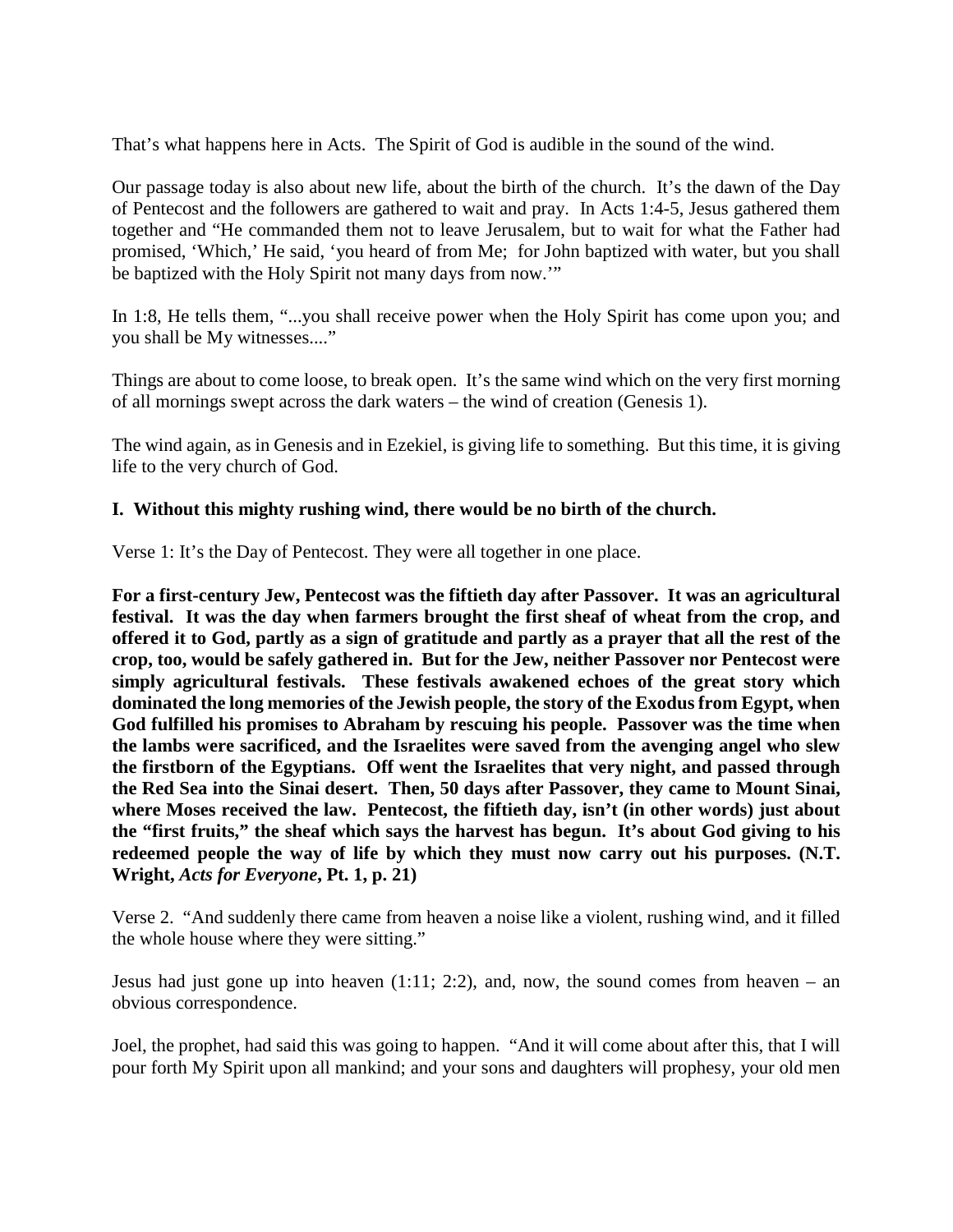will dream dreams, your young men will see visions. And even on the male and female servants I will pour out My Spirit in those days." (Joel 2:28ff.).

Joel was saying God is going to open the windows of heaven and pour forth His presence, His Spirit, upon God's people. We can expect it to happen because Joel said it was going to happen.

But John spoke of it too. In Luke's first volume, in chapter 3, John the Baptist says, "As for me, I baptize you with water; but One is coming who is mightier than I, and I am not fit to untie the thong of His sandals; He will baptize you with the Holy Spirit and fire" (3:16).

John said it, and Jesus said it as well. "You are witnesses of these things. And behold, I am sending forth the promise of My Father upon you; but you are to stay in the city until you are clothed with power from on high" (Luke 24:48-49). And He told them, "You are going to be clothed with the very power of God."

Joel. John. Jesus. They're all saying the same thing. The church is going to be born, the Spirit will be poured out, and you will be sent on a mission.

They are gathered together – probably the 120 who are mentioned in Acts 1:15. And they wait on the Holy Spirit.

**Without the Holy Spirit, Christian discipleship would be inconceivable, even impossible. There can be no life without the life-giver, no understanding without the Spirit of truth, no fellowship without the unity of the Spirit, no Christlikeness of character apart from his fruit, and no effective witness without his power. As a body without breath is a corpse, so the church without the Spirit is dead. (John Stott,** *The Message of Acts,* **p. 60)**

## **II. With this rushing wind, Babel is undone.**

Verse 3. Accompanied by this rushing wind, there is the appearance of "tongues as of fire distributing themselves, and they rested on each one of them."

Fire represents the presence of God. A bush that burns before Moses. "Take off your shoes; you are on holy ground" (Exodus 3:2). Fire is God.

Or God is the pillar of fire that led the children of Israel at night. God is the consuming fire on Mount Sinai (Deuteronomy 4:24). Hebrews 12:29 declares "Our God is a consuming fire."

And John said that while he baptized with water, there was one coming who baptized with the Holy Spirit and in fire (Luke 3:16).

Fire joins wind as the emblem of the Spirit's power. God, Himself, is in the representation of the fiery tongue was on them, in them, and upon them. And they were submersed in God.

Verse 4. And thus, "filled with the Holy Spirit they began to speak with other tongues, as the Spirit was giving them utterance."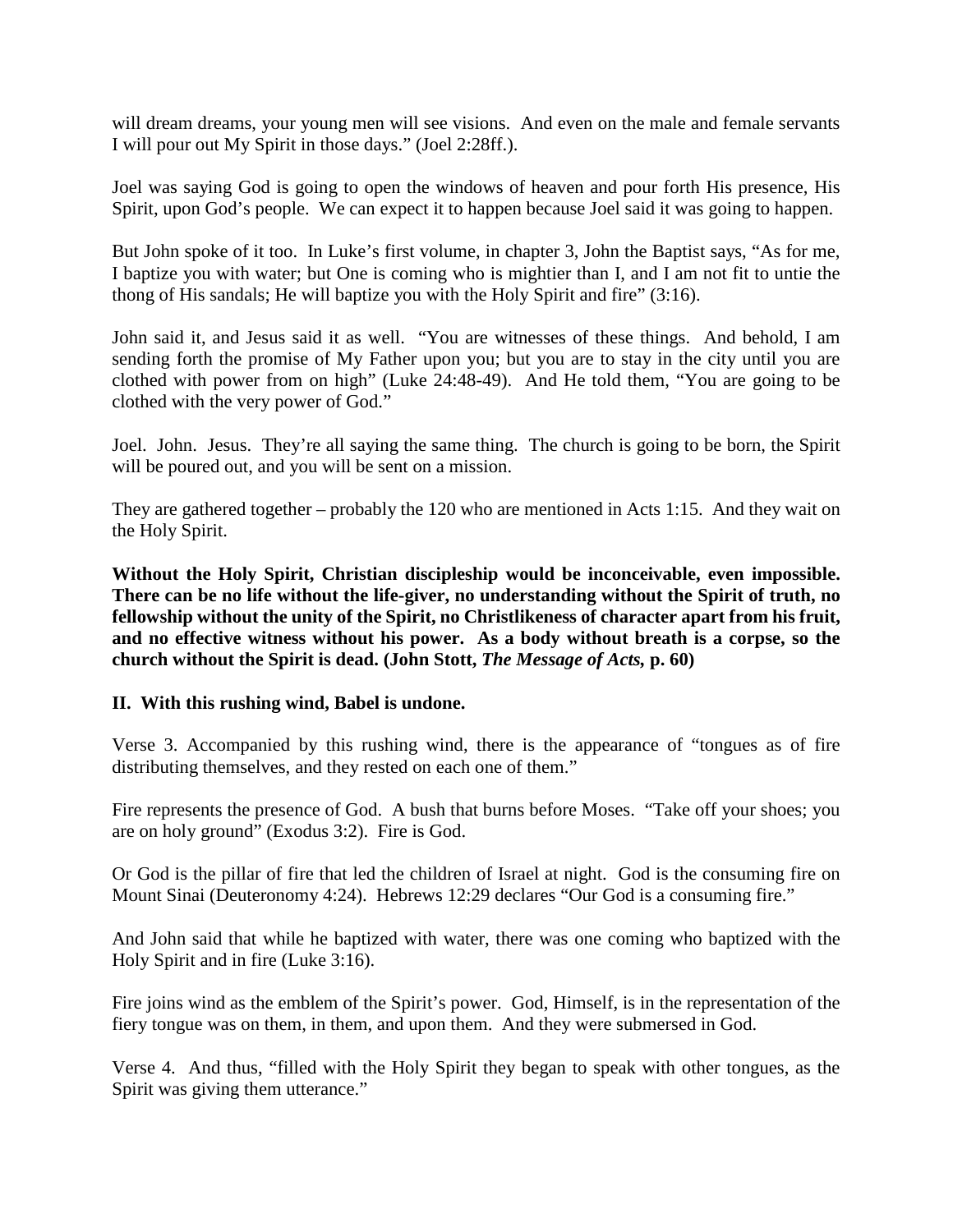Now this is not some unknown, holy ghost language. I think that exists – for example, in the city of Corinth as represented by 1 Corinthians. But that's not what's happening here. Jews have come from every nation on the earth, from far-flung lands of the Dispersion. And they were astonished as they heard the loud praises of God uttered by the disciples in inspired language. For just this moment, the disciples seemed to share the mastery of most of the tongues spoken throughout the known world. *Xenolalia* is the miraculous speaking of a language unknown to the speaker.

We have the erruption of the Holy Spirit in the wind and in the fire. It leads to proclamation by the disciples in languages that are not their own, which leads to bewilderment by the bystanders. (William H. Willimon, *Acts,* p. 30)

They are amazed (v. 7). They are bewildered. "Why, are not all these who are speaking Galileans? And how is it that we each hear them in our own language to which we were born?" Notice all the nations represented. "What does this mean?" they asked (v. 12). Some seem to think they're drunk.

**The gift of Pentecost is the gift of something to say, a Word to speak in the brokenness and tragedy of the world that is unlike any other word. Did you notice what happened to the church when the Spirit was given? It stood up and it spoke. It moved from silence to language. It talked, and the whole world heard the good news in its own languages. As the prophet Joel said, "In the latter days, I will pour out my Spirit on all of humanity. And your sons and your daughters will prophesy." Your sons and your daughters will have a Word to speak, that life is stronger than death, that hope is deeper than despair, that every tear will be dried, and that in the power of Christ's resurrection, death and pain will be no more. That Word is our gift to speak. (Tom Long, "What's the Gift?" http://day1.org/3822 whats\_the\_gift)**

**The whole question of Acts 1, you remember, was of how God would fulfill the promise to extend his kingdom, his saving, sovereign rule, not only in Israel but through Israel, to reach the rest of the world. In other words, the question had to do with the challenge to see how God was going to fulfill what he had said to Abraham in Genesis 12:3: "In you, and in your family, all the families of the earth will be blessed." And this promise to Abraham comes directly after the dramatic and comic chapter in which the people of Babel are building a tower, thinking arrogantly to make a name for themselves. God's response, as always, to human pride and arrogance is to overturn the project and ridicule the people, which he accomplishes by confusing their languages so that they cannot understand one another and cannot, therefore, work together on creating a human society which would have no need of the creator God.**

**Now Luke is implying, with the day of Pentecost this curse is itself overturned; in other words, God is dramatically signaling that his promises to Abraham are being fulfilled, and the whole human race is going to be addressed with the good news of what has happened in and through Jesus. (N. T. Wright, p. 28-29)**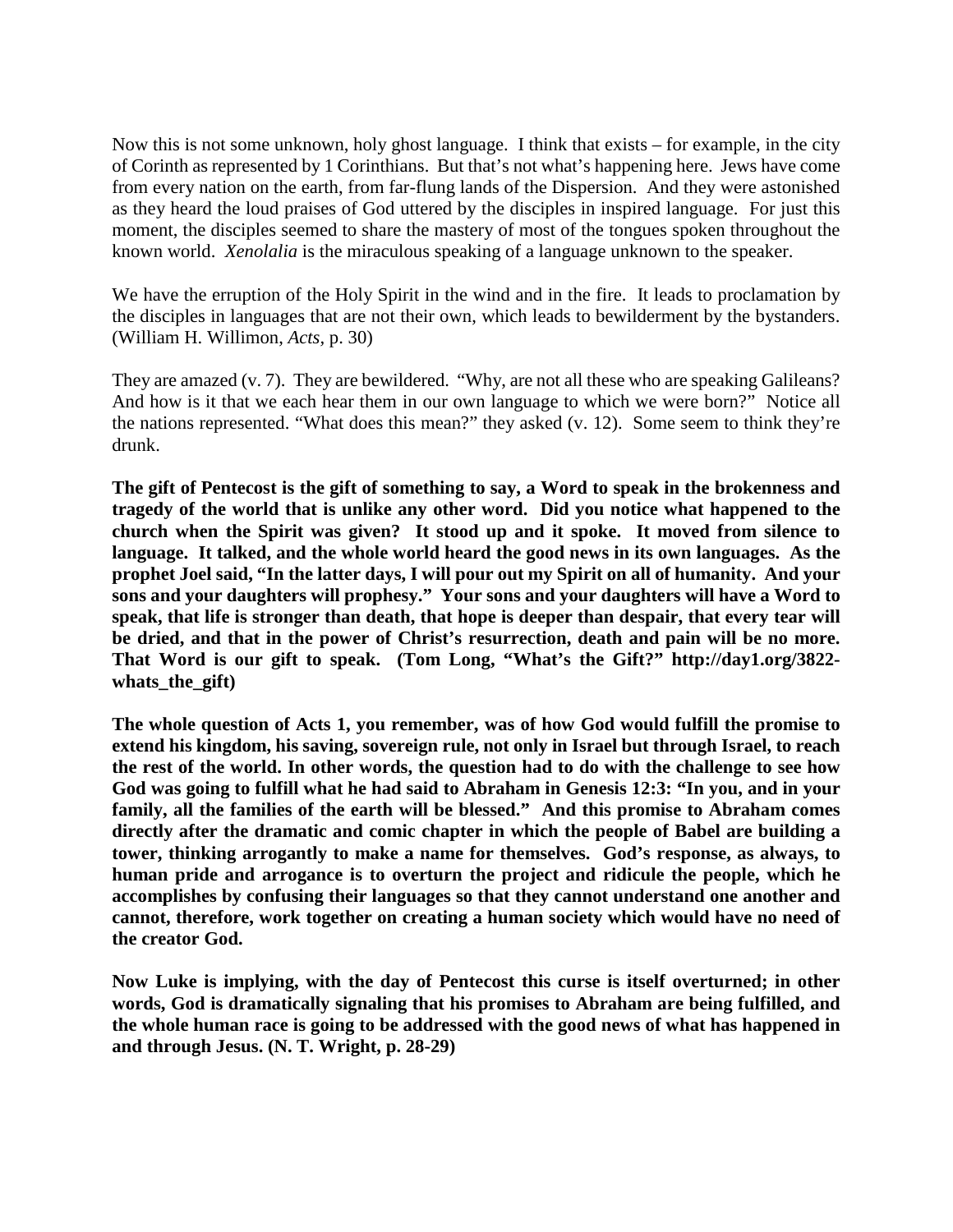## **III. You can't organize or box in a wild wind.**

The Spirit of God is that immeasurable, uncontrollable force of God that causes people to do His will and His way. I can preach the gospel until I'm blue in the face, but unless the Spirit of God is blowing in the midst of the hearts of men, there is no response.

As Will Willimon says, as we read this text we are listening to an account of something strange, something beyond the bounds of the imagination. Miraculous. Inscrutable. An origin which, as far as Luke is concerned, was the only way one could explain the existence of the church.

The Spirit made the difference.

**A man wanted to ballroom dance with his wife. So he went out and bought a book to surprise her. A "how-to" book. He took it home, and he read, and he studied. He imagined himself dancing. When the instructions said sway, he swayed. When they said lean, he leaned. When they said spin, he would spin. He even cut out footprints and arranged them as the book asked him to, so he would know exactly where to step.**

**Finally, he thinks he's got it. He calls his wife in to surprise her. "Honey, watch." With book in hand and reading aloud (so she'd be impressed that he was doing his homework), he followed the instructions, step by step. One step here. One step there. To the side. To the fore. He keeps this up, reading and moving, reading and dancing, through the whole thing. He collapses, exhausted, on the sofa and says to his wife, "What do you think? I did it exactly right. I didn't miss a single step."**

**His wife responded, "You executed it, all right. You killed it."**

**"But I followed the rules. I laid out the pattern. I did everything the book said."**

**"But you forgot the most important part," she said. "Where's the music?"**

With that, she put on a CD. "Try it again," she said. "Quit worrying about the steps. Put **the book away." She held out her hand. He gets up and takes it, and the music starts. The next thing you know, the guy's dancing – he's really dancing, moving to the music without the book.**

**Sometimes we try to do church without the Spirit. We can memorize all the books of the Bible, order ourselves into an army of do-gooders. But if we miss the music, if we're without the Spirit, it's wooden, mechanical and flat.**

**Jesus knew that. So He introduces His disciples to the song maker of the Trinity, the Holy Spirit. (Rubel Shelly,** *Great Themes of the Bible: Spirit's Indwelling, Faith Matters,* **faith matters. faithsite.com)**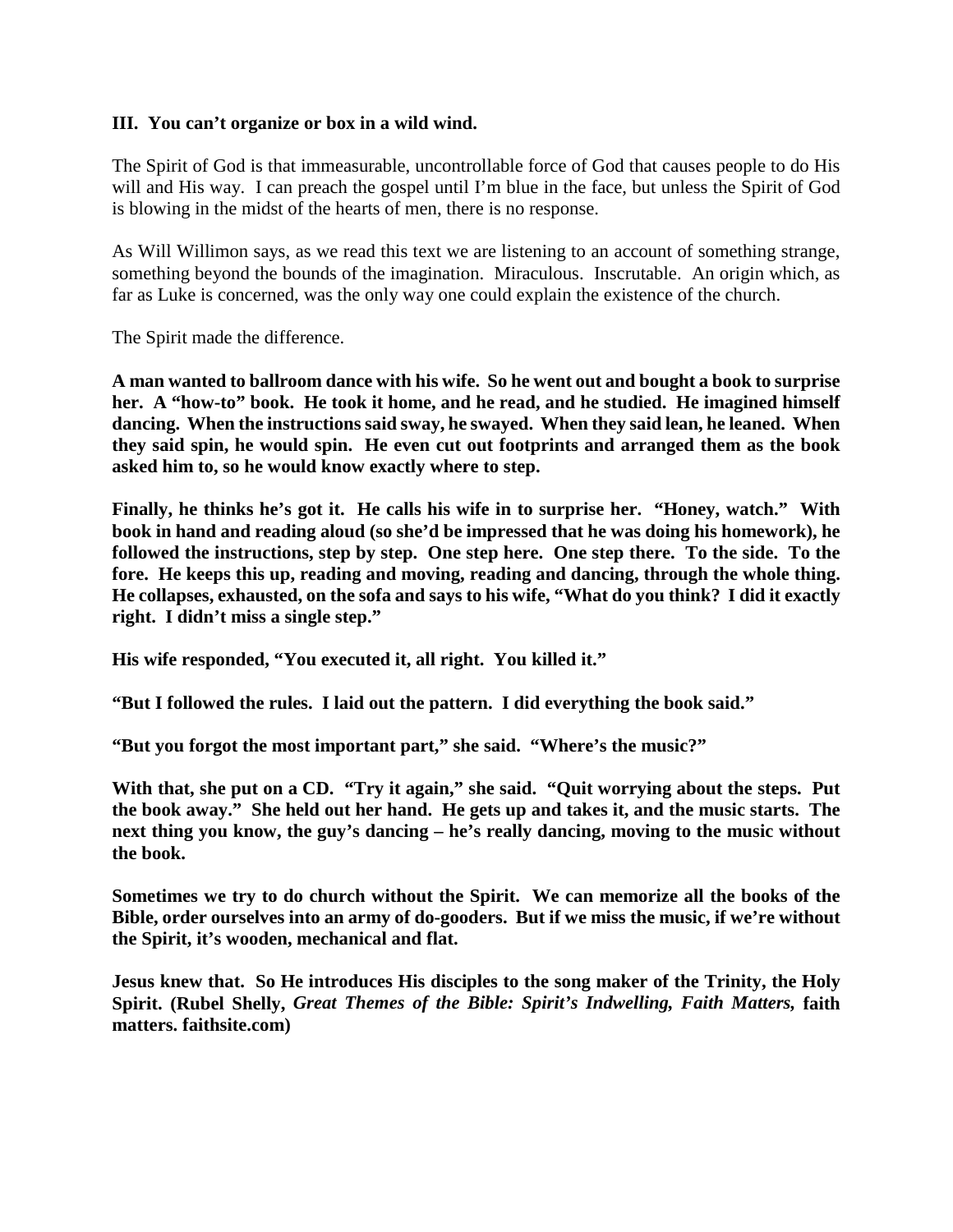# **IV. We are all Pentecostal!**

So many times, as Baptist people we have confused the Holy Spirit with the American Pentecostal movement. If we're not careful, we can neglect the Spirit of God for fear that's not "our brand of faith." We are all pentecostal if we are His.

**Perhaps you've heard about the young couple from the hills of Arkansas who got involved in a church where there was a lot of shouting and clapping and running for Jesus. They were trying to convince Grandma she should attend.**

**"You should have seen it," the young man said to Grandma. "The Holy Spirit was really there!" Grandma kept rocking and didn't say a word.**

**"And Grandma," said the young woman, "you should have seen the preacher. He really got with it. He was screaming at the top of his voice, and the people were popping up like popcorn to praise the Lord. It was unbelievable, Grandma!" And again, Grandma kept on rocking away.**

**Finally, the young man said, "Grandma, don't you like our new church? Aren't you listening to what I'm saying?"**

**Grandma finally spoke. "Honey, let me just put it this way. I don't care how loud they shout, I don't care how high they jump. It's what they do when they come back down that counts." (Adapted from Hal Brady, Dallas, Texas, www.homileticsonline.com)**

The Holy Spirit of God is not to be confused with emotional, flamboyant forms of worship. One worship style doesn't lend itself anymore to the presence of the Holy Spirit than another. Whatever a community's style – reserved or eccentric – all styles are empowered by the Spirit of the Living Lord, and only by the Spirit of the Living Lord.

When you're empowered by the Holy Spirit, you're no longer willing to accept the mundane or the mediocre. Life led in the Spirit refuses to go back to the predictable, controllable spirituality of the flesh. When we are driven by the Spirit of God, individually as a congregation, it ought to be scary to some people. It's dangerous. We're dangerous people.

When the church begins to live for the kingdom of God rather than earthly kingdoms, we are a frightening people to those to the left and to the right. For we, indeed, march – or should I say today – dance to the beat of a different drum.

Peter stands up in the midst of this blowing, violent wind and these flaming tongues of fire and these many languages and this confused situation where some think they're drunk. What does it all mean?

It means the church is being empowered. Go back to Acts 1:8. "But you shall receive power when the Holy Spirit has come upon you; and you shall be My witnesses both in Jerusalem, and in all Judea and Samaria, and even to the remotest part of the earth."